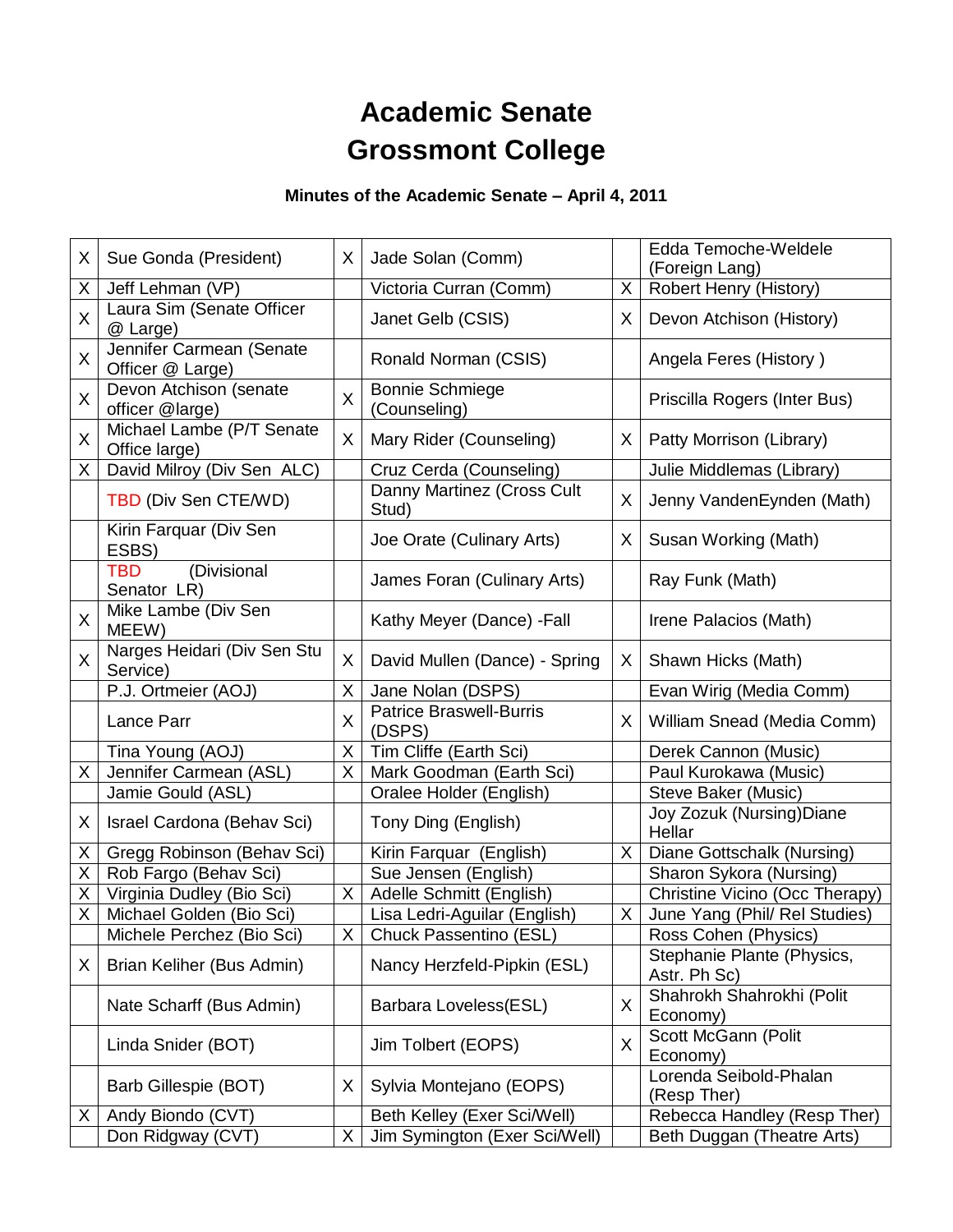|   | Cary Willard (Chemistry)   |  | Randy Abshier (Exer Sci/Well) | $\times$ | Craig Everett (Theatre Arts)        |
|---|----------------------------|--|-------------------------------|----------|-------------------------------------|
|   | Martin Larter (Chemistry)  |  | Larry Larsen (Exer Sci/Well)  |          | Pete Schmidt (Visual Arts &         |
|   |                            |  |                               |          | Humanities)                         |
| х | Diana Vance (Chemistry)    |  | Yolanda E. Guerrero (Foreign  |          | <b>Gareth Davies-Morris (Visual</b> |
|   |                            |  | $L$ ang)                      |          | Arts & Humanities)                  |
|   | Angie Gish (Child Dev)     |  | Virginia Young (Foreign Lang) | $X$ .    | Jennifer Bennett (Visual Arts &     |
|   |                            |  |                               |          | Humanities)                         |
| х | Claudia Flores (Child Dev) |  | Paul Vincent (Foreign Lang)   |          | Malia Serrano (Visual Arts &        |
|   |                            |  |                               |          | Humanities)                         |
|   | Roxanne Tuscany (Comm)     |  |                               |          |                                     |

#### **RECORDER**: Rochelle Weiser

## **I. CALL TO ORDER (11:05)**

#### **A. Public Comment**

David Mullen:

David announced the Grossmont College Dance Department would be presenting a dance concert April 14-16, 2011 at the Kroc Center. The concert would include live music presented by local artists and composers. Pre-sale tickets are available to faculty and staff for \$8.00. David asked that anyone interested please contact him.

#### **B. Approval of Agenda**

Motion to approve the day's agenda with the following change: Information Item "B" would be moved to the next meeting as Wendy Stewart was out sick. M/S/U Nolan/Dudley

## **C. Approval of Minutes from March 21, 2011.**

Sue asked to postpone approval of the March 21, 2011 minutes as the attendance was not included. Rochelle will add the attendance, and they will return for approval at the next meeting.

## **II. PRESIDENT'S REPORT**

- **A. Budget, scheduling and communication--discussion**: Sue used this time as an opportunity for discussion of any comments, questions, or concerns that faculty might have regarding the current budget situation, enrollment strategies and section cuts. Several items were discussed;
	- **Removal of soft-block Prerequisites**: Are departments required to have hard block  $\bullet$ by fall? Answer: No. Work is still ongoing and departments will change over as they are ready. A form for department Chairs is being developed to state how they want their "soft blocks" to change: (1) remove the prerequisite (will also require a form for the Curriculum Committee); (2) change to recommended prep (will also require a form for the Curriculum Committee); or (3) switch to a hard block. If a hard block is to be used then the department will be asked for the process they would like for a "challenge process" if students believe they meet the requirement. Audition/tryouts processes will also be created using the hard blocks.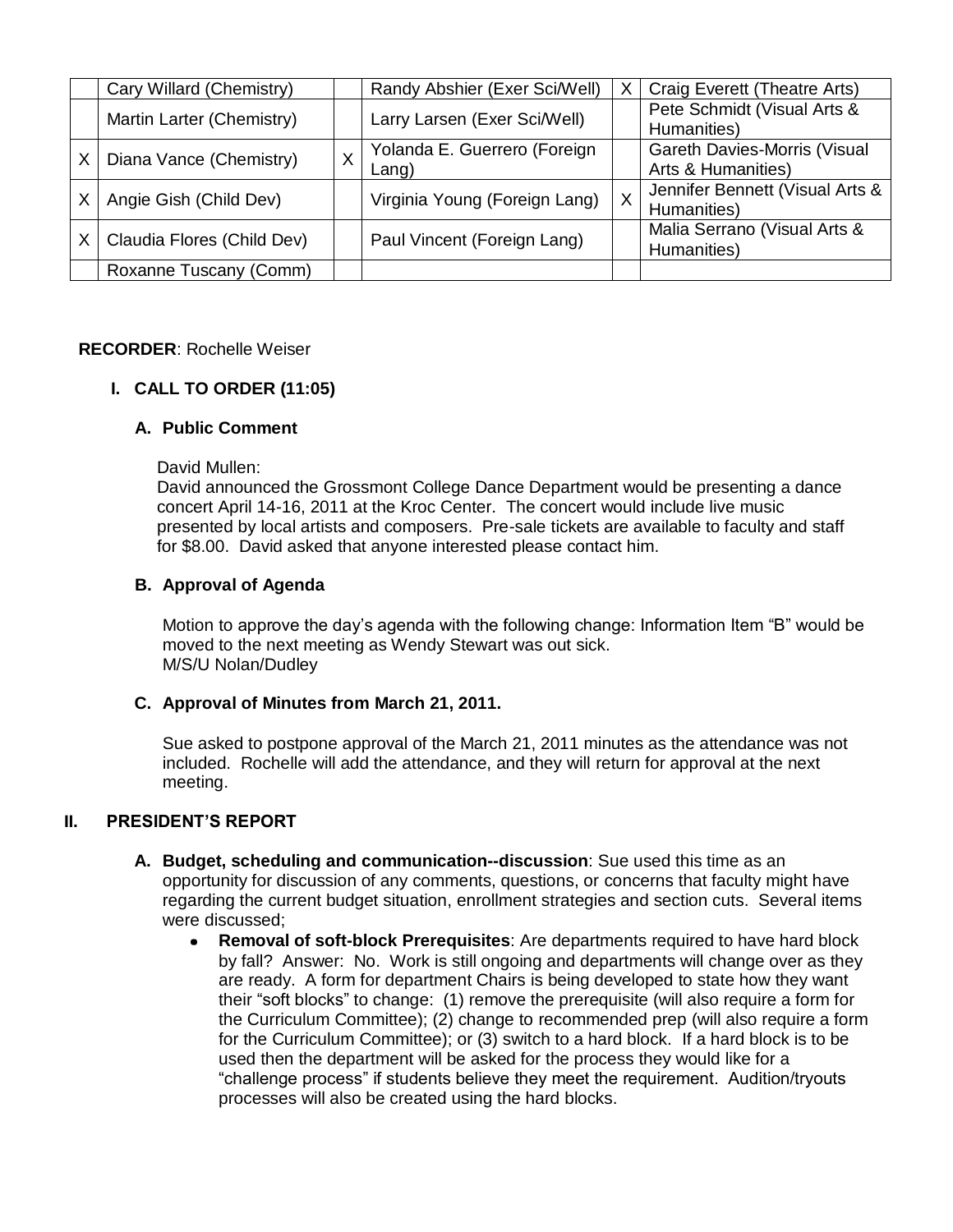- **Is GCCCD making more/deeper section cuts than other area schools? If so why?** Barb Blanchard noted that most area schools are making a 15% cut to sections like GCCCD is doing.
- **Why is it so important not to go over Cap when the teacher salary remains the same either way?** For each extra student served it impacts other areas of the college: Student Services, Learning resources, maintenance, supplies, copies, bookstore, etc…. For each student over cap the college is essentially providing services for free. Barb noted that there are ongoing discussions with Departments and Deans to work together on class sizes and placement into classrooms that are not over the class maximum to help alleviate the pressure to take as many students as will fit. Barb also explained that it is very important to remain within those caps during this fiscal time to help plan the budget for each year. In addition, the funding numbers provided by the State are constantly changing; at least we can have consistency in the number of students GC is serving each semester for budget planning.
- **Supply Cuts:** Cuts will be needed in areas that are not directly instructional. Tim Flood will be working on the areas and will be making presentations regarding what will need to be cut.
- **What is the actual cost of each additional student:** Barb noted that it's not her area of expertise, but it's difficult to put an actual number on it. By cutting sections they are able to reduce fixed instructional costs.
- **Enrollment Strategies:** Progress has been made about transparency in reporting section cuts in various departments; the information will soon be available on the Employee Intranet. It was noted that "**stand alone‖ courses** (classes that are not currently part of a program or degree) need to be looked at, moved into programs or degrees, or possibly be dropped. Currently there is no room in the schedule to have courses that don't serve students in areas of certificate programs, basic skills, degrees, or transfer. Sue noted departments should be working on those now and have them ready to send to the Curriculum Committee in the fall.
- **What else is being done to reduce costs?** Tim Flood presented a "Budget Forum" the previous Thursday. At the Forum Tim shared that GCCCD would be going to their scenario "B" to shape the budget. Information will continue to emerge as to other cuts and reductions as the district works on the details for plan "B".
- **Cutting Sections: Are departments looking at cutting overload sections vs. sections taught by Part Time Faculty (possibly their only income source)?** After some discussion, it was agreed that this is an important discussion for Chairs and Coordinators as well as the Deans. Sue is referring the matter to Oralee for the CCC agenda. It was noted there is not language in the contract that addresses this issue.
- **When did GCCCD decide to move to scenario "B" and why?** The decision was made at a recent District Strategic Planning and Budget meeting. Barb explained that the numbers from the State have been reduced, so the numbers for budgeting in the District keep changing. The "workload reductions" (section cuts) required may change again, but that the District Committee feels that they will be able to make it through with a 15% section reduction. There was a request for administration (college or district) to send a college wide e-mail to facilitate communication ASAP when these decisions are made.
- **When will the GC look at how programs are being impacted by the cuts—look at the college as a whole and make more strategic cuts?** Enrollment Strategies is aware that they need to begin looking at data to do this. Sue reported that when they began to meet, it was agreed that there was only time to do across-the-board cuts for the fall schedule; but discussions about strategies could begin with the Spring schedule. However, then Chairs and Coordinators requested to look at their whole year (summer, fall and spring) schedules to spread out across-the-board cuts throughout the year. This changed the plan for strategies for spring. All agreed that the situation does need to be evaluated and to make sure students are continuing to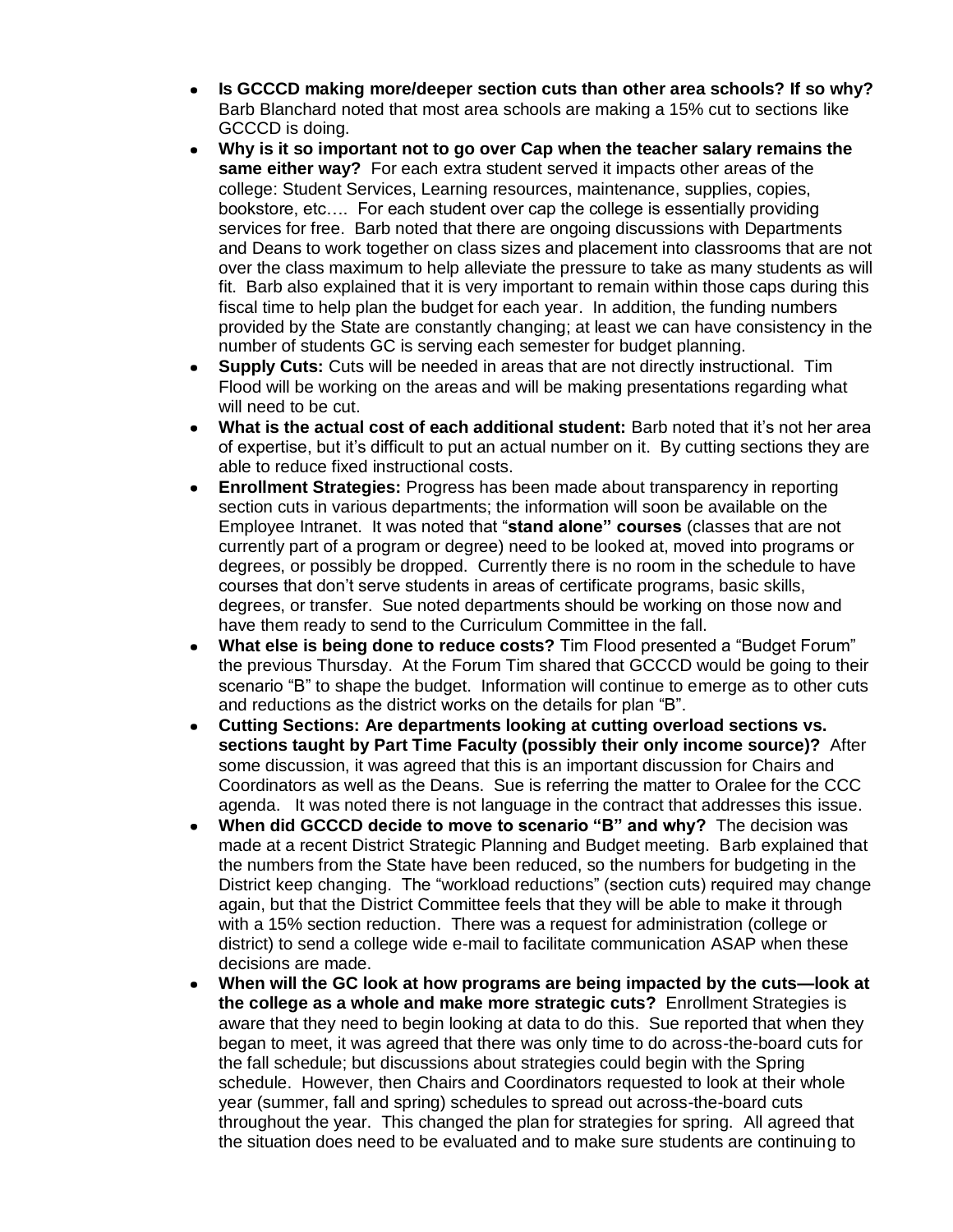progress through programs. It was also noted that GC needs evaluate current priority registration, in order to be able to serve the students coming out of high school. (POSTSCRIPT: The Districtwide Coordinating Educational Council asked the two colleges to create a district task force for priority enrollment recommendations.)

#### **III. COMMITTEE REPORTS**

**None**

#### **IV. ACTION ITEMS**

#### **A. AP/BP 4300: Instructional Field Trips and Other Student Travel**

Motion was made to put AP/BP 4300 on the table for discussion. M/S Carmean/Atchison

Michael Golden made a motion to add the following to AP 4300 as the second bullet: "For all regularly scheduled field trips the Syllabus provides proper notification to the appropriate administrator."

#### M/S Golden/Dudley

David Milroy made a friendly amendment to the motion to say: "……the Syllabus serves as prior notification to the appropriate administrator."

The second bullet would read:

"For all regularly scheduled field trips the Syllabus serves as prior notification to the appropriate administrator."

#### M/S/U Milroy/Serrano

A motion was made to make the following changes to BP 4300:

- In the first paragraph "……shall establish procedures that authorize instructors to notify administration of field trips and authorize college administration to approve student travel……"
- In the third paragraph: "…any staff member of this District who does not provide notification and takes students….

M/S/P Dudley/Atchison 1 no, 1 abstention

#### **B. Resolution to explore the 18-unit major-Bonnie Schmiege**

Bonnie explained that this Resolution asks for a Task Force to be created to study the usefulness of a requirement for an 18-unit major or area of emphasis (versus 9 units or another number of units agreed upon by the discipline faculty) and potentially change Title 5. The point is to have the number of units for an area of emphasis based on the needs or requirements for transfer when they are a transfer degree, but discipline faculty would decide what the appropriate number of units would be. Bonnie reiterated that the Resolution was just asking for a Task Force to study the current requirements.

Bonnie made the motion to support the statewide Senate Resolution 9.15-Study of the 18- Unit Major/Area of Emphasis Requirement for an Associate Degree.